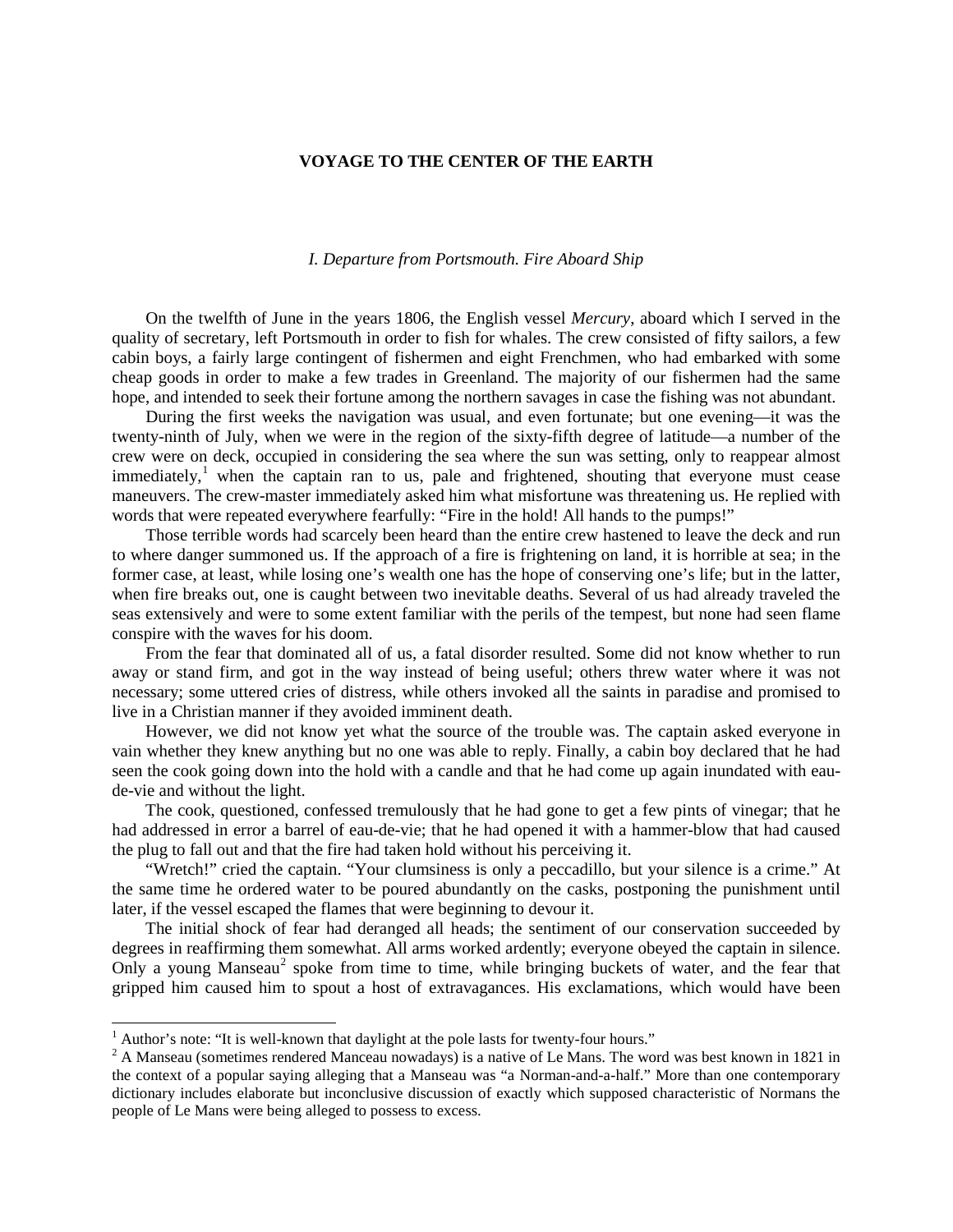amusing in any other circumstances, only attracted insults then and the instruction to shut up. He did so, but everyone started moaning louder than him when we saw that the fire was not going out. There were already several feet of water in the bottom of the ship, however; the casks were floating, but nevertheless burning with the greatest fervor. Soon, the fire spread to a few large barrels of grease and oil, and from then on it took on a more frightful character, since water no longer did anything, so to speak, but aliment it. We were obliged to emerge successively in order not to be choked by the smoke, and the toilers could no longer see what they were doing.

"Friends," the captain shouted, "there's no more time to deliberate. Let's throw the powder into the sea, if we don't want to be blown up with the ship."

"Let's throw the barrels of meat and provisions overboard too," I added. "We're in calm water, we can fish them out again later. At least they won't nourish the flames, and we won't be reduced to dying of hunger."

The captain approved the advice I offered. Immediately, we quit the fire in order to empty the powder-store and the larder, while the carpenter and a few sailors made openings in the hull of the vessel with great ax-blows, in order to let in water in greater abundance.

The cruel alternatives of perishing in the flames, being blown sky-high, dying of hunger or at least being drowned had overwhelmed all those of us who were seeing the sea for the first time. A few were lying on the deck, and we passed over their bodies without their feeling anything.

The work made progress, however, and it was lucky that we had hastened to empty the powder-store, because scarcely had the barrels been thrown into the water than fire broke out there. The vessels was unloaded of all its combustible provisions, and the holes the carpenter had made in the hull of the ship introduced water into it with so much rapidity that it soon reached the height of the flames, which were then extinguished almost completely.

Emerging from one terrible danger, however, it was necessary, without losing any time, to extract ourselves from another. Water was master of the ship in its turn, and was beginning to sink it.

We therefore returned to the pumps, and although we were all exhausted by the hard work we had just done, we can say that everyone, with the exception of the Manseau and two young merchants, set their hands to work with an indefatigable ardor.

Alas, it was too late; all the pumps were in play and everyone was employing all his strength, but the water was entering in such large quantities that the ship was sinking an inch per minute.

"We're sinking, comrades," a sailor shouted. "We still have the launch; let's hasten to seek refuge there."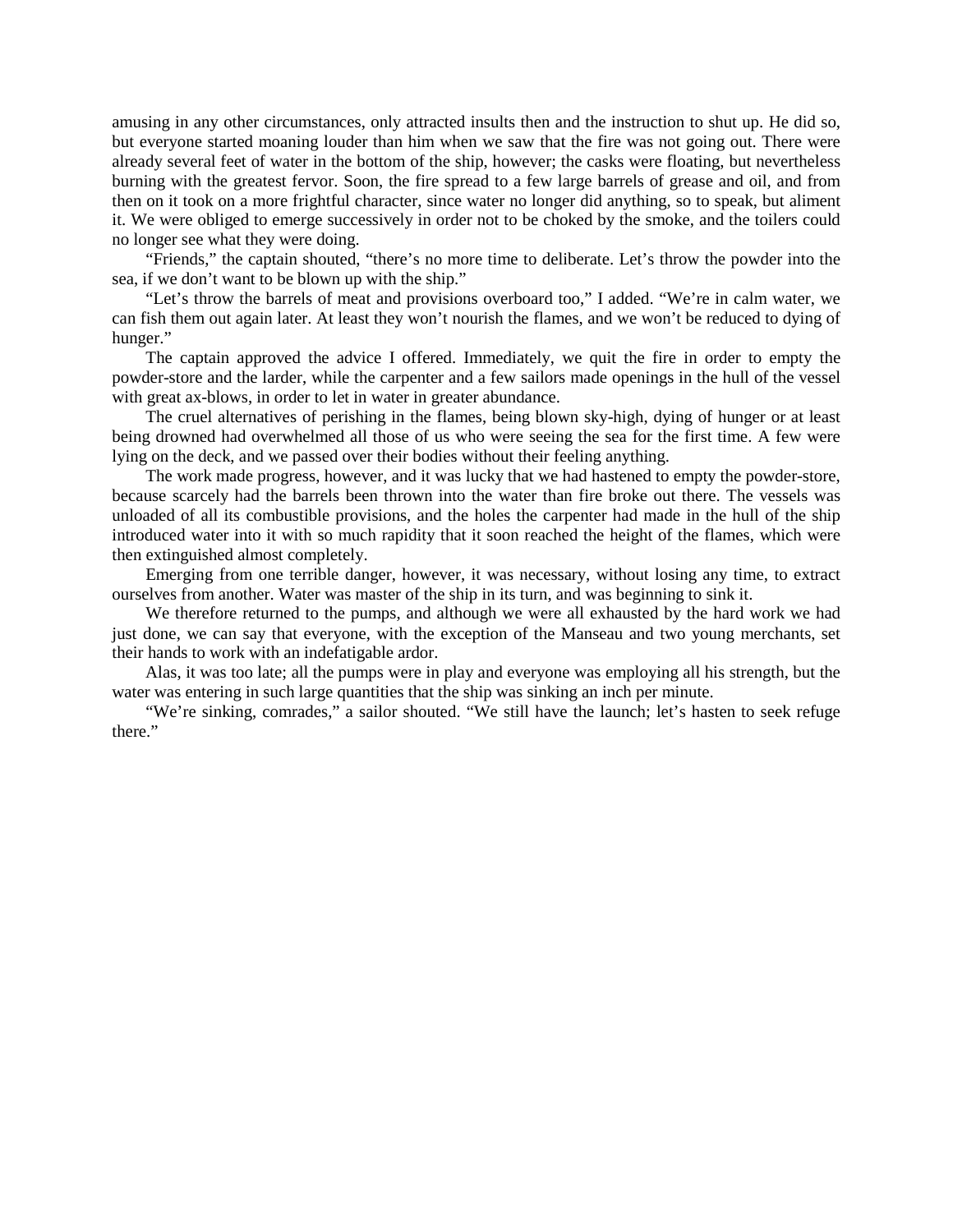## *II. The Glacial Sea of the North. White bears. A frightful catastrophe.*

The cries and movement of the crew made us all abandon the pumps. Everyone was thinking of his own particular preservation, and everyone threw themselves in haste into the launch and the two dinghies.

The Manseau and his two companions, whom we had completely forgotten, finally emerged from their lethargy, and hearing the words "launch" and "dinghy" repeated everywhere, ran on to the deck of the ship, which was about to sink, and extended their imploring arms to us. We were too unfortunate to be momentarily insensible to pity; the two dinghies promptly received them, and we were all off the ship when it sank. We even had time to move some way into open water, in order not to be engulfed by the whirlpool formed by the sea as it was engulfed.

It soon disappeared, and after a few minutes, one would have searched in vain for any trace of it on the surface.

Then we drew together, to deliberate as to what we could do. The launch was carrying ninety people, the larger dinghy contained nineteen and the smaller one, on which I found myself with the Manseau, was only laden with four young fishermen. The captain was asked what route it was necessary to take.

"We'll go where providence takes us," he replied. "The most urgent thing is to fish out our food and powder."

We all had weapons; our three vessels were well supplied with axes, pikes and carbines, but we did not have a pound of powder, and nothing to eat. That is why we obeyed the captain's order without question.

The weather was so calm that everything we had thrown into the sea was floating within a short distance. We succeeded in saving several barrels of salted meat, hams, a large number of cheeses, twenty large casks of wine, eighteen of brandy, four tons of vinegar, a little lard, biscuit in abundance and nearly a hundred barrels of powder. The large dinghy also found three baskets full of poultry, which we picked up gladly. With all that, we were well-furnished with lead and bullets; the launch had a large compass and each dinghy possessed a small one. We were therefore able to reassure ourselves that if the weather remained serene, we still had some hope.

It would soon be twenty-four hours, however, that we had been working unrelentingly, and no one had thought of taking any nourishment. The imperious voice of hunger made itself heard as soon as we were able to savor rest. Everyone was disposed to obey it, and although our situation was bleak and troubling, we recovered a little courage and cheerfulness as soon as we were out of danger. The eight Frenchmen who were with us, and who had been a great help in our distress by virtue of their activity and intelligence, drank to the health of England; we replied with toasts to the health of France, and the supper was merrier than we would have dared to hope after such a difficult day. The two dinghies were stuck to the launch, so to speak, and we conversed between vessels.

The Manseau, who had recovered some presence of mind, only made use of it to tell us repeatedly that we had a very philosophical courage. There was indeed a great philosophy in the species of gaiety that dazed us. We were on the edge of the northern Glacial Sea, and if the wind pushed us into the icefloes, our frail vessels had few resources against the dangers. The cold was already making itself felt extremely sharply, and we could not vanquish it by means of exercise. In truth, Greenland was not very far away, but we were nevertheless not certain of reaching it safely.

Those ideas, and a thousand others, which quickly succeeded with silence the noisy expressions of joy, preoccupied the captain greatly. We therefore began to deliberate again as soon as hunger was appeased.

There were three distinct opinions. Some wanted to retrace our route and end up in Lapland or Sweden; others proposed a return to England. The captain declared that it was shorter, and consequently wiser, to head for Greenland; that we could still do our fishing there, and wait for an English vessel that could return us with less danger to our homeland; that the season was not far advanced and that he knew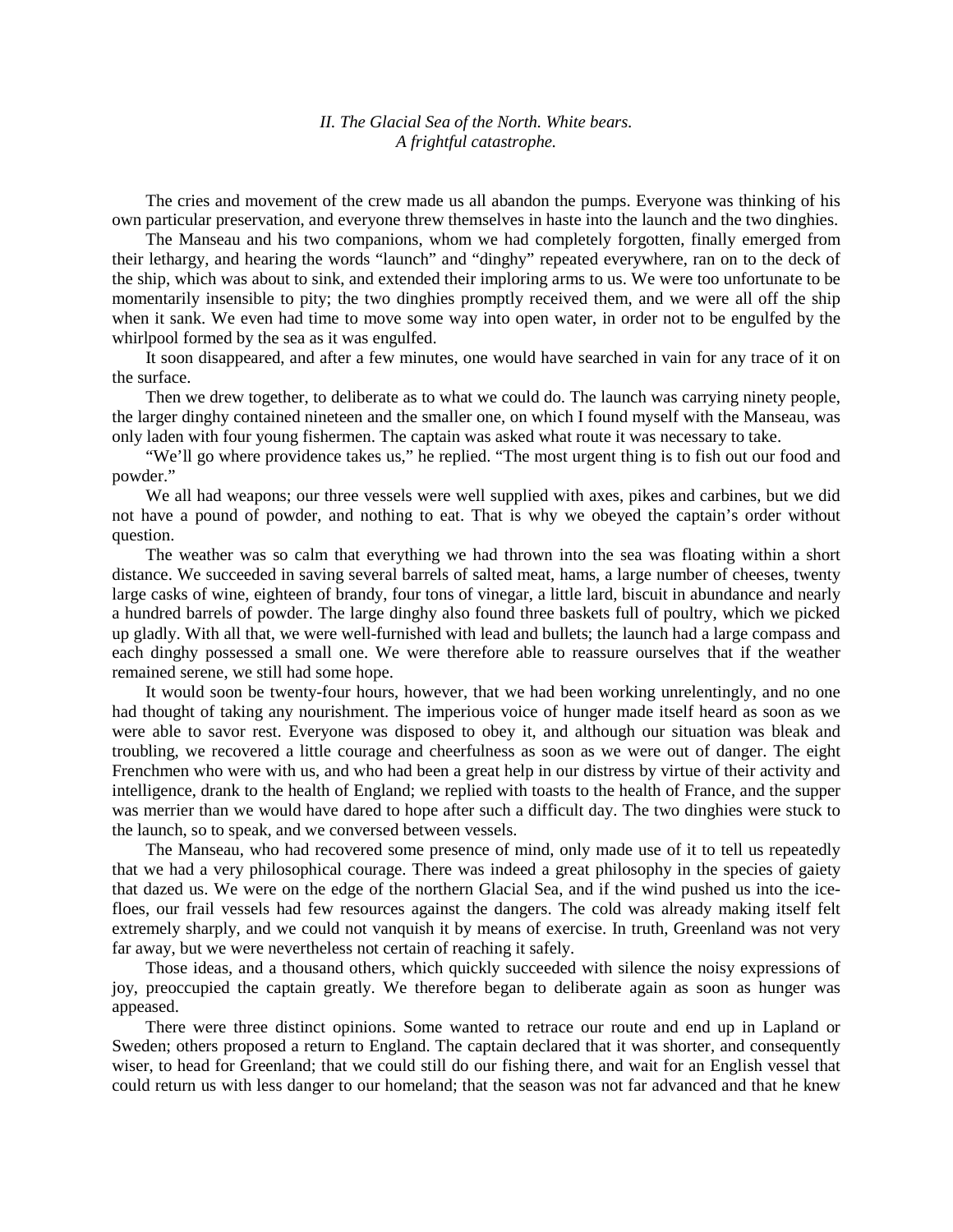of three vessels that were to make the same voyage as us; that they might already be at sea and we would see them before long.

That decision, which seemed most prudent to the captain, would nevertheless have found a few adversaries, if the wind had not declared itself in its favor. It blew from the south-west at sunset, and pushed us toward the coast of Greenland. We therefore decided, without a murmur, to follow the wind and providence.

Advancing northwards, we soon had no more night. The sun remained continuously above the horizon, which it did not warm up. The sea water was so green that it resembled an immense lawn of grass, and the ice-floes we perceived some distance away seemed at first to be flocks of swans. The reflections of sunlight changed their aspect when we got closer, and gave them the appearance of a multicolored city.

The direction of the wind had changed, however; it was now blowing from the south-west and became stronger the further we advanced. A few sailors said, in a sorrowful tone of voice, that it was impossible to reach Greenland and that we were heading directly for Spitzbergen.

That alarming conjecture did not take long to be realized. The wind blew violently and drove us toward the ice. The consternation became general, and I confess, for my part, that I was gripped by an inexpressible dolor when, on casting my gaze around me, I saw nothing in all directions but icebergs of a monstrous girth and height, which collided with one another with a sound like thunder. If the launch came between two of those mountains of ice, everyone trembled lest the wind might push them together and smash the boat into smithereens. Judge by that what fear the frailty of our two dinghies must have given us at every moment!

We were about the seventy-second degree of northern latitude, and it was twenty days since we had lost our ship. The slightest cracking sound, the approach of an icy mass, the whistling of the wind over those floating islands, or the smallest clamor on the part of the sailors gave us all a frisson of fear. The unfortunate Manseau had not opened his mouth for five days except to address lamentable prayers to Heaven and promise God never to go to sea again.

All those perils and fears were only the prelude to the evils that awaited us. On the twenty-second of August, we saw white bears appear on the ice. Three of those animals advanced, half-swimming and half traversing the ice, to meet the launch. The captain ordered the discharge of a few muskets, which astonished them without causing them to flee. After stopping momentarily, they approached again until they were within rifle-range. Their stature was enormous, and they seemed to us to be at least as big as horses, although we were a good quarter of a league away from the launch. The captain's men fired a few bullets, which hit the foremost of the three bears. It uttered a frightful howl, and fled at top speed.

The other two did not imitate it, and ran toward the launch so rapidly that there was scarcely time to take aim at them. But the explosion of the firearms and the wounds they received apparently did not cause them any alarm or any great pain, for they did not turn back. The larger one climbed on to an ice-floe and threw its two forepaws over the side of the launch. While men confronted it with axes and halberds, and its companion was prevented from getting aboard, the oarsmen gave great thrusts in order to draw the launch away from the floe on which the larger bear was resting its hind feet, but it was gripping the boat so firmly that it remained suspended there, and only fell to the sea when it was riddled by wounds. Even then it had the strength to retreat on to the ice, where it uttered frightful howls.

Alas, while we were rejoicing at that victory of sorts, of which we had only been spectators, the most frightful of all catastrophes threw us into despair. The launch, in drawing away from the ice-floes, had stirred up the waves considerably, producing the effect of a current. An icy crag, drawn into the road of sorts that the precipitate flight of the boat had frayed, followed it closely, and drove it against a firmer and less mobile mass.

Within the blink of an eye, the launch was crushed, and all those it carried killed or submerged.

At that frightful spectacle all of us who were in the two dinghies uttered dolorous cries; then, without thinking that we would be engulfed if we received all the unfortunate castaways in our frail vessels, we started rowing with all our might in order to fly to their aid. But a further incident, which seemed to us to be a further misfortune, saved us for the moment from total disaster. The third bear, which had only been